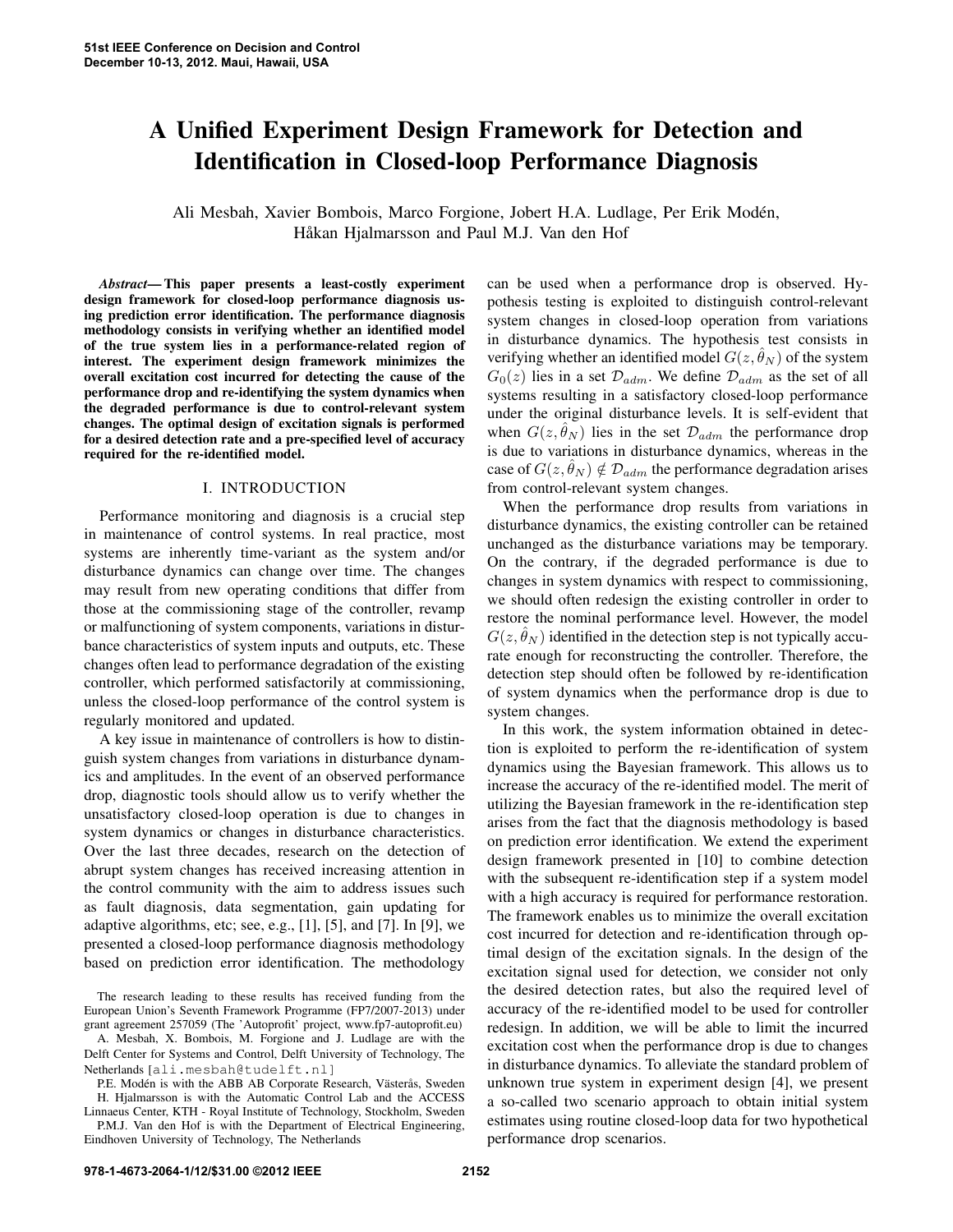#### II. PERFORMANCE DIAGNOSIS

Closed-loop performance degradation typically leads to increased variance of system inputs and outputs. The performance diagnosis methodology proposed in [9] aims to verify whether the observed performance drop results from controlrelevant system changes. We investigate the closed-loop performance of the system shown in Fig. 1. Our attention is restricted to a stable linear time-invariant single input single output system described as:

$$
y(t) = \underbrace{G(z, \theta_0)}_{G_0(z)} u(t) + \underbrace{H(z, \theta_0)e(t)}_{v(t)},
$$
 (1)

where  $\theta_0 \in \mathbf{R}^k$  is the unknown true parameter vector;  $e(t)$  is a white noise signal with variance  $\sigma_e^2$ ;  $G(z, \theta_0)$  and  $H(z, \theta_0)$ are stable discrete-time transfer functions.  $H(z, \theta_0)$  is assumed to be monic and minimum-phase [8]. In Fig. 1,  $r(t)$ denotes the excitation signal used for system identification.

In the disturbance rejection control problem at hand, we intend to study the ability of the loop  $[C G_0]$  in coping with system disturbances, i.e.  $v(t)$ . The performance of a stable closed-loop system made up of a system  $G(z, \theta)$  and an existing controller  $C(z)$  is therefore defined as:

$$
J(G, C, W_l, W_r) = \sup_{\omega} \bar{J}(\omega, G, C, W_l, W_r)
$$
 (2)

with

$$
\bar{J}(\omega, G, C, W_l, W_r) = \bar{\sigma} \left( W_l(e^{j\omega}) F\left( G(e^{j\omega}), C(e^{j\omega}) \right) W_r(e^{j\omega}) \right)
$$

$$
F(G, G) \triangleq \left( \frac{GC}{1+GC} \frac{G}{1+GC} \right)
$$

$$
F(G, C) \triangleq \left( \begin{array}{cc} \frac{\sqrt{C}}{1+GC} & \frac{\sqrt{C}}{1+GC} \\ \frac{C}{1+GC} & \frac{1}{1+GC} \end{array} \right), \tag{3}
$$

where  $\bar{\sigma}(A)$  denotes the largest singular value of A;  $W_l(z)$ and  $W_r(z)$  are pre-specified diagonal performance weighting filters. A controller  $C(z)$  will be deemed satisfactory for the system  $G_0(z)$  if  $[C G_0]$  is stable and  $J(G_0, C, W_l, W_r) \leq 1$ .

To formulate the hypothesis test, we define the sets  $\mathcal{D}_{adm}$ and  $V_J$  as follows.

Definition 1: Given the existing controller  $C(z)$ , the region  $\mathcal{D}_{adm}$  is the set of all systems  $G(z, \theta)$  that are stabilized by  $C(z)$  and achieve the nominal performance  $J(G, C, W_l, W_r) \leq 1.$ 

Definition 2: The set  $V_J$  contains the power spectra  $\Phi_{\nu}(\omega)$ of all disturbances  $v(t)$  which are sufficiently rejected by loops [C G] satisfying  $J(G, C, W_l, W_r) \leq 1$ . The disturbance is sufficiently rejected if the input and output signals have a reasonably small variance in accordance with the prespecified requirements.

It is evident that the performance of the closed-loop system shown in Fig. 1 will be adequate if  $G_0(z) \in \mathcal{D}_{adm}$  and



Fig. 1. The closed-loop system  $[C G_0]$ .

 $\Phi_{\nu}(\omega) \in V_I$ . This is ensured at the commissioning stage of the controller where the performance weighting filters  $W_l(z)$ and  $W_r(z)$  are selected in relation to  $\Phi_{\nu}(\omega)$ . Situations may however arise over time that the system dynamics  $G_0(z)$  and/or the disturbance spectrum  $\Phi_v(\omega)$  change. In case that  $G_0(z) \in \mathcal{D}_{adm}$  after the performance drop,  $\Phi_v(\omega)$ can no longer lie in  $V_J$ ; suggesting that the performance degradation is due to variations in disturbance characteristics. On the contrary, the performance drop is a result of system changes when  $G_0(z) \notin \mathcal{D}_{adm}$ . In the event of an observed performance degradation, the detection problem therefore consists in deciding between the following hypotheses:

$$
\mathcal{H}_0: G_0(z) \in \mathcal{D}_{adm} \mathcal{H}_1: G_0(z) \notin \mathcal{D}_{adm}.
$$
\n(4)

Remark 1: In this work, we consider the scenarios pertaining to the two extreme cases, namely the performance drop is either due to changes in system dynamics or due to changes in disturbances characteristics. The proposed methodology can be easily extended to include more realistic scenarios such as when the system dynamics and disturbance characteristics vary simultaneously.

Since  $G_0(z)$  is unknown in practice, we perform closedloop identification with the existing controller to obtain a model of the true system. The signal  $r(t)$  for  $(t =$  $0, \ldots, N - 1$ ) is exploited to excite the closed-loop system in order to measure the input and output signals  ${u(t), y(t) | t = 0, \ldots, N-1}_{det}$  based on which the model  $\{G(z, \hat{\theta}_{N}^{det}), H(z, \hat{\theta}_{N}^{det})\}$  is identified. We shall assume throughout this paper that a full order model structure can be constructed such that  $\theta_0$  is the only value of the parameter vector for which  $\{G(z, \theta), H(z, \theta)\}\)$  represents the true system. The identified parameter vector is defined as:

$$
\hat{\theta}_N^{det} = \arg\min_{\theta} \frac{1}{N} \sum_{t=0}^{N-1} \epsilon^2(t, \theta), \tag{5}
$$

where  $\hat{\theta}_{N}^{det}$  denotes the parameter vector obtained using the set  $\{u(t), y(t)\}_{det}$  collected for detection. The residuals  $\epsilon(t, \theta) = H(z, \theta)^{-1} (y(t) - G(z, \theta)u(t))$  in Eq. (5) relate to  $r(t)$  via the measured signals  $\{u(t), y(t)\}_{det}$ , i.e.

$$
y(t) = S_0 v(t) + \underbrace{G_0 S_0 r(t)}_{y_r(t)}
$$
(6)

$$
u(t) = -CS_0v(t) + \underbrace{S_0r(t)}_{u_r(t)},
$$
\n(7)

where  $S_0 = \frac{1}{1+G_0C}$  is the sensitivity function of the closedloop system. Note that when the closed-loop identification experiment is sufficiently informative, any parameter vector  $\hat{\theta}_N$  identified through Eq. (5) based on  $\{u(t), y(t)\}\$  will be asymptotically normally distributed around the true parameter vector  $\theta_0$ . This suggests that  $\hat{\theta}_N \sim \mathcal{N}(\theta_0, P_\theta)$  with  $P_\theta$ being a strictly positive definite matrix [8]:

$$
P_{\theta} = \frac{\sigma_e^2}{N} \left( \mathbb{E} \left[ \left( \frac{\partial \epsilon(t, \theta)}{\partial \theta} |_{\theta_0} \right) \left( \frac{\partial \epsilon(t, \theta)}{\partial \theta} |_{\theta_0} \right)^T \right] \right)^{-1} \tag{8}
$$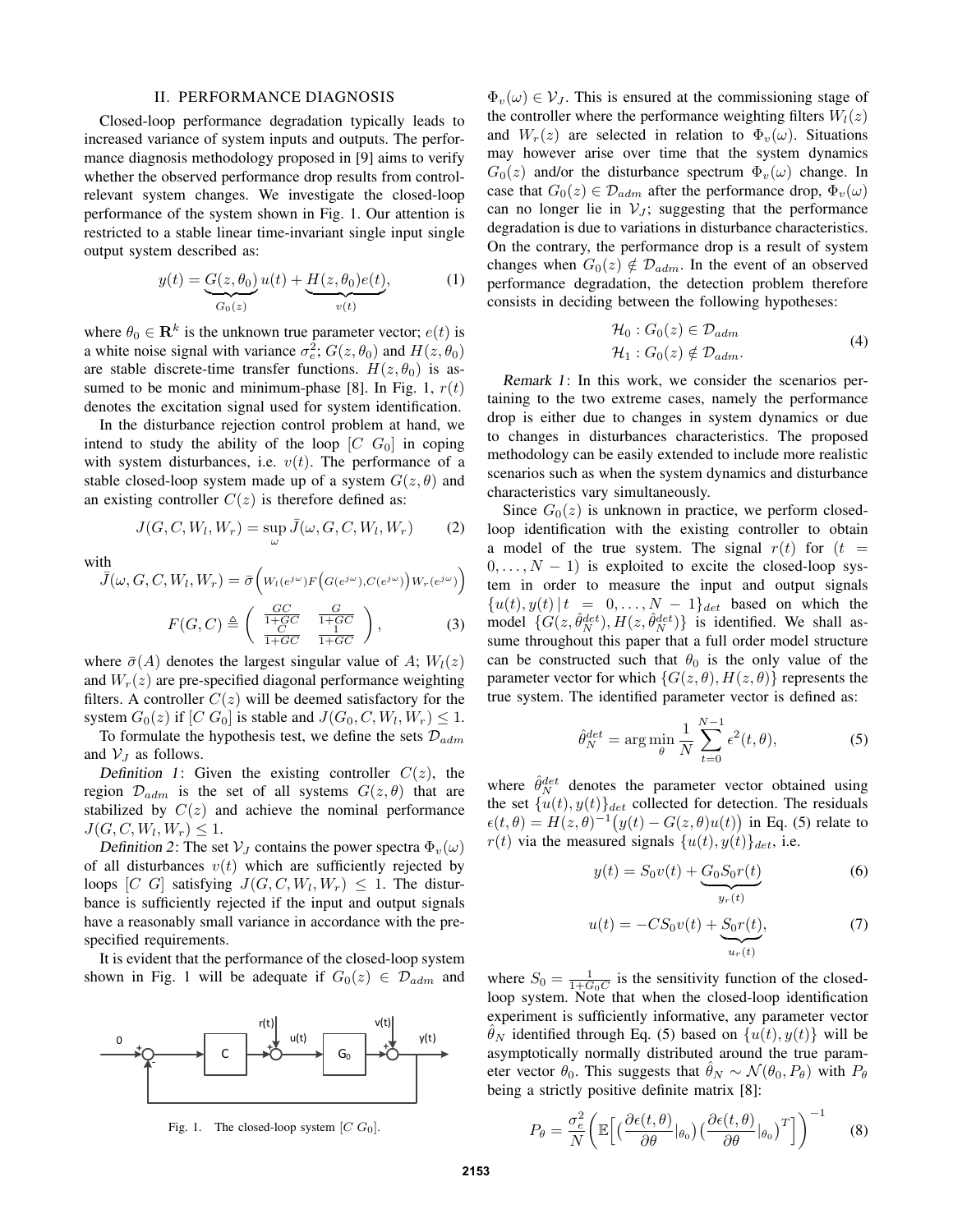that can be estimated from  $\hat{\theta}_N$  and  $\{u(t), y(t)\}$ , e.g.  $\hat{\theta}_N^{det}$  and  ${u(t), y(t)}_{det}.$ 

The identified model  $G(z, \hat{\theta}_{N}^{det})$  can now be used in the following decision rule:

$$
G(z, \hat{\theta}_N^{det}) \in \mathcal{D}_{adm} \Rightarrow \text{choose } \mathcal{H}_0
$$
  

$$
G(z, \hat{\theta}_N^{det}) \notin \mathcal{D}_{adm} \Rightarrow \text{choose } \mathcal{H}_1.
$$
 (9)

Since  $G(z, \hat{\theta}_{N}^{det})$  is only an estimate of the true system, the decision rule may result in wrong conclusions regarding the cause of the performance drop. The null hypothesis  $\mathcal{H}_0$  can be chosen erroneously when  $G(z, \hat{\theta}_{N}^{det})$  has been generated by  $G_0(z) \notin \mathcal{D}_{adm}$ . This is in effect a wrong decision as the performance degradation is not due to variations in disturbance characteristics, but due to changes in system dynamics. On the other hand, the choice of the alternative hypothesis  $\mathcal{H}_1$  is erroneous when  $G_0(z) \in \mathcal{D}_{adm}$ .

In case that the performance drop is due to variations in disturbance characteristics, i.e.  $\mathcal{H}_0$ , the existing controller can be kept intact as the changes in disturbance dynamics may be temporary. Alternatively, the disturbance model  $H(z, \hat{\theta}_{N}^{det})$  identified along with  $G(z, \hat{\theta}_{N}^{det})$  can be used to restore the disturbance rejection ability of the closed-loop system. On the contrary, when the performance diagnosis methodology detects  $\mathcal{H}_1$  in the decision rule of Eq. (9), the system dynamics have changed with respect to  $G_0(z)$  at the commissioning stage of the controller. The controller should therefore be redesigned to achieve the nominal performance level. However, the model  $G(z, \hat{\theta}_{N}^{det})$  may not be sufficiently accurate for reconstructing the controller. This suggests that an additional re-identification step is often necessary to restore the control performance when  $\mathcal{H}_1$  is selected.

To re-identify the system dynamics, we should yet again excite the closed-loop system using the excitation signal  $r(t)$  to collect the input output signals  $\{u(t), y(t) | t =$  $0, \ldots, N-1$ <sub>id</sub>. The measured signals can be used in a similar fashion as in the detection step to identify the model  $\{G(z, \hat{\theta}_N^{id}), H(z, \hat{\theta}_N^{id})\}$  using prediction error identification, i.e. Eq. (5). We however exploit the Bayesian approach to identify the parameter vector  $\hat{\theta}_N^{id}$  by utilizing the system information obtained through the detection signal [3]:

$$
\hat{\theta}_N^{id} = \arg\min_{\theta} \frac{1}{N} \left( \sum_{t=0}^{N-1} \epsilon^2(t, \theta) + \left\| \theta - \hat{\theta}_N^{det} \right\|_{P_{\hat{\theta}_N^{det}}^{-1}}^2 \right). \tag{10}
$$

In fact, the term  $\left\|\theta - \hat{\theta}_N^{det}\right\|$ 2  $P^{-1}_{\hat{\theta}^{det}_{N}}$ allows us to use the

knowledge of system dynamics obtained in the detection step to re-identify the parameter vector;  $P_{\hat{\theta}_{N}^{det}}^{-1}$  is estimated from Eq. (8) using  $\hat{\theta}_N^{det}$  and  $\{u(t), y(t)\}_{det}$ . The residuals  $\epsilon(t, \theta)$  in Eq. (10) are calculated based on  $\{u(t), y(t)\}_{id}$ . Note that the measured input outputs sets  $\{u(t), y(t)\}_{det}$  and  ${u(t), y(t)}_{id}$  need not be of the same length N. Clearly, there is an excitation cost incurred to obtain each of these data sets.

## III. THE EXPERIMENT DESIGN FRAMEWORK

## *A. The Unified Detection and Identification Framework*

In this work, we aim to minimize the overall excitation cost through optimal design of the excitation signals used for detecting the cause of the performance drop and reidentifying a high-fidelity model when  $\mathcal{H}_1$  is selected. The excitation signals should be designed such that some prespecified requirements on detection probability as well as on precision of the re-identified model needed for performance restoration are fulfilled.

The overall excitation cost consists of two parts, namely the cost incurred to evaluate the decision rule of Eq. (9) and the cost that may be incurred to re-identify the system dynamics if the performance drop is due to changes in system dynamics. Like in [2], we define the excitation cost as:

$$
\mathcal{J}_r = \beta_y \Big( \frac{1}{2\pi} \int_{-\pi}^{\pi} \Phi_{y_r}(\omega) d\omega \Big) + \beta_u \Big( \frac{1}{2\pi} \int_{-\pi}^{\pi} \Phi_{u_r}(\omega) d\omega \Big), \tag{11}
$$

where  $\Phi_{y_r}(\omega)$  and  $\Phi_{u_r}(\omega)$  are the power spectra of the disturbance signals  $y_r(t)$  and  $u_r(t)$ , respectively, with  $\beta_y$  and  $\beta_u$  being some user specified scalars. The cost  $\mathcal{J}_r$  quantifies the effect of perturbations  $u_r$  and  $y_r$  caused by the excitation signal on the input and output signals, respectively.

As described in Section II, the decision rule of Eq. (9) may lead to erroneous decisions since it relies on an estimate  $G(z, \hat{\theta}_{N}^{det})$  of the true system. The excitation signal used for detection should therefore be designed such that some predetermined detection probability is attained in Eq. (9). The detection probability corresponds to the probability that  $G(z, \hat{\theta}_{N}^{det})$  lies in the performance-related region of interest, i.e. either inside or outside  $\mathcal{D}_{adm}$ , according to the selected hypothesis. To ensure that  $G(z, \hat{\theta}_{N}^{det})$  lies in the designated performance-related region with a pre-specified probability, the following expressions should hold:

$$
Pr\left(G(z, \hat{\theta}_{N}^{det}) \in \mathcal{D}_{adm} | \mathcal{H}_0\right) \ge \alpha_1
$$
  

$$
Pr\left(G(z, \hat{\theta}_{N}^{det}) \notin \mathcal{D}_{adm} | \mathcal{H}_1\right) \ge \alpha_2,
$$
 (12)

where  $\alpha_1$  and  $\alpha_2$  are the desired levels of detection probability corresponding to hypotheses  $\mathcal{H}_0$  and  $\mathcal{H}_1$ , respectively. Eq. (12) implies that  $G(z, \hat{\theta}_{N}^{det})$  lies in the region  $\mathcal{D}_{adm}$  with the least probability  $\alpha_1$  if  $\mathcal{H}_0$  is the true hypothesis, whereas  $G(z, \hat{\theta}_{N}^{det}) \notin \mathcal{D}_{adm}$  with the least probability  $\alpha_2$  when  $\mathcal{H}_1$ is the correct hypothesis.

In case that the alternative hypothesis  $\mathcal{H}_1$  is selected in the decision rule, the detection step is followed by reidentification of system dynamics with a pre-specified accuracy. The re-identified system model  $\{G(z, \hat{\theta}_N^{id}), H(z, \hat{\theta}_N^{id})\}$ will allow us to construct a new controller  $C'(z)$  which ensures a satisfactory performance in closed-loop operation with the true system  $G_0(z)$ . We express the required level of accuracy of the re-identified model as:

$$
Pr\Big(G(z,\hat{\theta}_N^{id}) \in \mathcal{D}_{adm}'\Big) \ge \alpha_3. \tag{13}
$$

 $\mathcal{D}_{adm}'$  is defined as the set of all systems  $G(z, \theta)$  whose modeling error with respect to the true system, i.e.  $G(z, \theta)$  –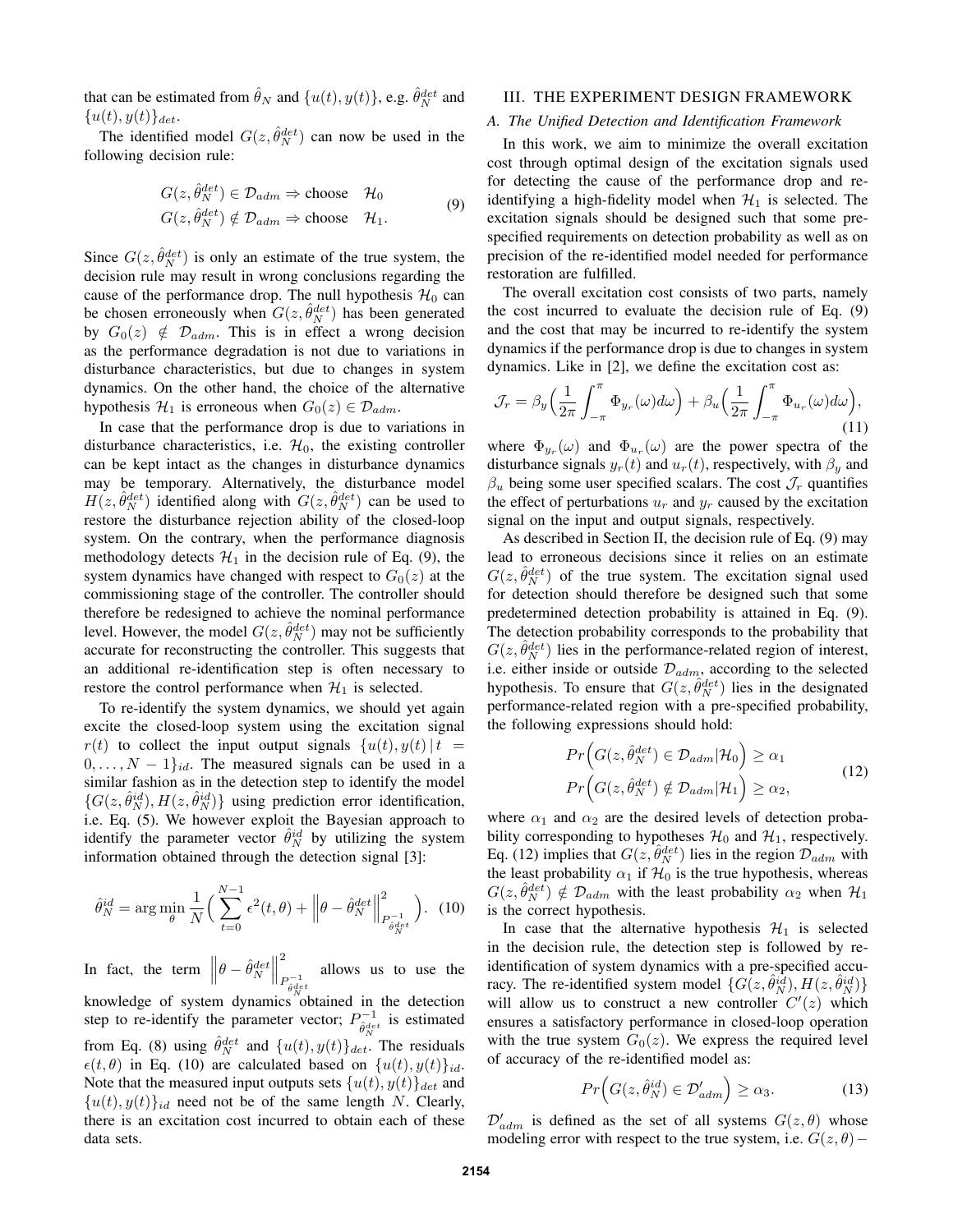$G<sub>0</sub>(z)$ , is sufficiently small to allow the design of a controller  $C'(z)$  that provides a satisfactory performance in closed-loop operation with the true system [6]. The user specified  $\alpha_3$ denotes the desired probability level at which the to be reidentified model  $G(z, \hat{\theta}_{N}^{id})$  should lie in  $\mathcal{D}_{adm}'$ .

To minimize the overall cost of detection and reidentification, we present a unified experiment design framework that combines the detection step and the subsequent re-identification step when  $\mathcal{H}_1$  is the correct hypothesis. The framework allows us to minimize the overall excitation cost of detection and re-identification pertaining to the case of  $\mathcal{H}_1$  while ensuring an acceptable detection cost if  $\mathcal{H}_0$  is the correct hypothesis. The latter is achieved by defining an upper bound on the detection cost  $\mathcal{J}^{\mathcal{H}_0}_{r,\text{det}}$ . The unified experiment design framework is formulated as:

$$
\min_{\Phi_{r, det}(\omega), \Phi_{r, id}(\omega)} \quad \mathcal{J}^{\mathcal{H}_1}_{r, det} + \mathcal{J}^{\mathcal{H}_1}_{r, id}
$$
\n
$$
\text{s.t.:} \quad Pr\Big(G(z, \hat{\theta}_N^{det}) \in \mathcal{D}_{adm} | \mathcal{H}_0\Big) \ge \alpha_1
$$
\n
$$
Pr\Big(G(z, \hat{\theta}_N^{det}) \notin \mathcal{D}_{adm} | \mathcal{H}_1\Big) \ge \alpha_2 \quad (14)
$$
\n
$$
Pr\Big(G(z, \hat{\theta}_N^{id}) \in \mathcal{D}'_{adm}\Big) \ge \alpha_3
$$
\n
$$
\mathcal{J}^{\mathcal{H}_0}_{r, det} < \beta,
$$

where  $\Phi_{r, det}(\omega)$  and  $\Phi_{r, id}(\omega)$  are the power spectra of the excitation signals designed for detection and re-identification, respectively;  $\mathcal{J}_{r,det}^{\mathcal{H}_0}$  and  $\mathcal{J}_{r,det}^{\mathcal{H}_1}$  are the excitation costs incurred for detection when  $\mathcal{H}_0$  and  $\mathcal{H}_1$  are the correct hypothesis, respectively;  $\mathcal{J}^{\mathcal{H}_1}_{r,id}$  is the excitation cost incurred for re-identification;  $\beta$  is the maximum admissible excitation cost to achieve  $Pr\left(G(z, \hat{\theta}_N) \in \mathcal{D}_{adm} | \mathcal{H}_0\right) \ge \alpha_1$ .

It should be noted that only the spectrum  $\Phi_{r,\det}(\omega)$  will be applied to the closed-loop system to detect the cause of the performance drop. Depending on the outcome of the detection step, re-identification of system dynamics can be performed to obtain a model  $G(z, \hat{\theta}_{N}^{id})$  in order to reconstruct the controller. The power spectra  $\Phi_{r, det}(\omega)$  and  $\Phi_{r, id}(\omega)$  can be designed for a fixed experiment duration N.

Remark 2: We restrict our attention to excitation signals with power spectrum:

$$
\Phi_r(\omega) = R_r(0) + 2 \sum_{i=1}^m R_r(i) \cos(i\omega) \ge 0 \quad \forall \omega,
$$
 (15)

where m is a positive integer. This implies that  $R_{r,det}(i)$  for  $(i = 0, \ldots, m_1)$  and  $R_{r, id}(i)$  for  $(i = 0, \ldots, m_2)$  comprise the decision variables in Eq. (14);  $m_1$  and  $m_2$  denote the parameterization degree of  $\Phi_{r, det}$  and  $\Phi_{r, id}$ , respectively. Such power spectrum ensures that the closed-loop identification experiment is sufficiently informative and, consequently, the approximation  $\hat{\theta}_N \sim \mathcal{N}(\theta_0, P_\theta)$  is valid. The parameters  $R_r(i)$  can be considered as the auto-correlation sequence of a signal which has been generated by passing a white noise signal through an FIR filter of length  $m + 1$ .

Remark 3: The probability  $\alpha_2$  may be chosen to be larger than  $\alpha_1$ . This is to ensure that we can identify a system model  $G(z, \hat{\theta}_{N}^{det})$  lying outside  $\mathcal{D}_{adm}$  with a reasonably high

accuracy in the case of  $\mathcal{H}_1$ . Note that Eq. (14) exploits the latter model in a Bayesian framework to identify  $G(z, \hat{\theta}_N^{id})$ .

## *B. The Two Scenario Approach*

In practice, any experiment design exercise requires the knowledge of the true system  $G_0(z)$  which is to be identified through optimal design of the excitation signal [4]. There is therefore a 'chicken and egg' problem inherent in experiment design. The fact that  $G_0(z)$  is not known poses yet an additional difficulty in the experiment design problems which ensure certain detection probability in the decision rule, i.e. Eq. (9). As thoroughly described in [10], the formulation of the experiment design problem connected to the detection step relies on the cause of the performance drop. The knowledge of the true system is therefore required to select a hypothesis in Eq. (9) and accordingly design the spectrum of the excitation signal  $r(t)$  in order to achieve some predetermined detection probability.

In this work, a so-called two scenario approach is adopted to circumvent the aforementioned 'chicken and egg' problem. We shall assume that the performance drop results only from one of the following scenarios:

- 1) variations in the disturbance characteristics, suggesting that the true system dynamics remain identical to those at commissioning;
- 2) changes in the true system dynamics, while the disturbance characteristics are the same as those at commissioning.

These hypothetical scenarios in fact relate to the null hypothesis and the alternative hypothesis, respectively. The scenarios are determined based on routine closed-loop data, i.e. no excitation is required. In scenario 1, the underlying model of the controller synthesized at commissioning can describe the system dynamics, while the routine closed-loop data should be used to identify the disturbance characteristics. In scenario 2, on the contrary, the routine closed-loop data is utilized to identify only the model of the system dynamics.

We denote the model estimates obtained in scenarios 1 and 2 by  $\{G(z, \theta_{\mathcal{H}_0}), H(z, \theta_{\mathcal{H}_0})\}$  and  $\{G(z, \theta_{\mathcal{H}_1}), H(z, \theta_{\mathcal{H}_1})\},$ respectively.  $G(z, \theta_{\mathcal{H}_0})$  is the model identified at the commissioning stage of the controller, whereas  $G(z, \theta_{\mathcal{H}_1})$  is identified using the routine closed-loop data collected after the performance drop. The latter estimates of  $G_0(z)$  and  $H<sub>0</sub>(z)$  can now be exploited to solve the unified experiment design problem. This is further discussed in the sequel.

#### *C. Approximation of the Experiment Design Problem*

Numerical solution of the unified experiment design problem is cumbersome. We can nevertheless construct a confidence set  $\mathcal{D}(\theta_0, P_\theta, \mathcal{X})$  for the identified model  $G(z, \theta_N)$ based on  $\hat{\theta}_N \sim \mathcal{N}(\theta_0, P_\theta)$ . The confidence set, centered at  $G<sub>0</sub>(z)$ , contains the identified model with a pre-specified probability level  $\alpha$  [4]:

$$
\mathcal{D}(\theta_0, P_\theta, \mathcal{X}) = \left\{ G(z, \hat{\theta}_N) \mid \hat{\theta}_N \in U, \right\}
$$
 (16)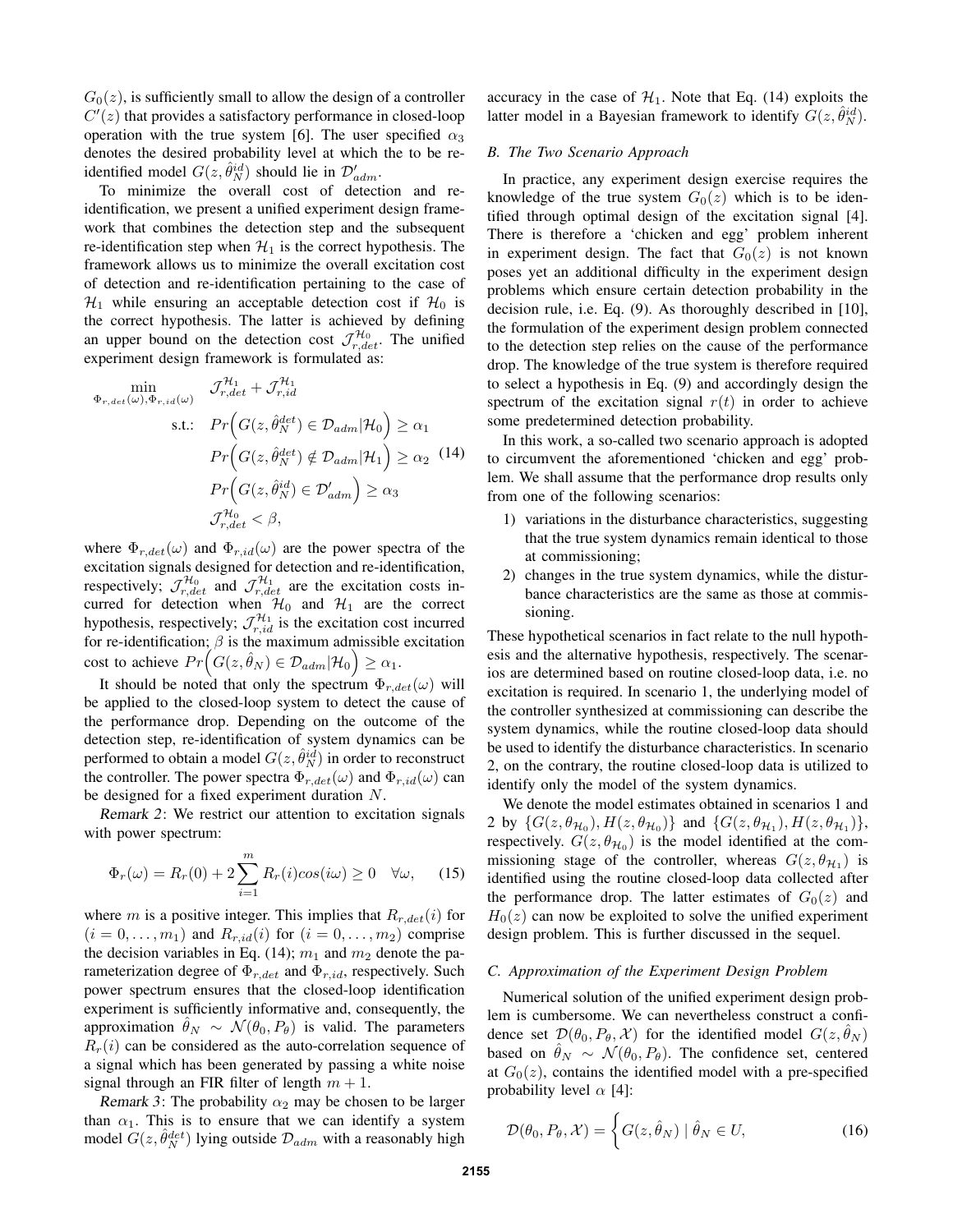$$
U = {\hat{\theta}_N \mid (\hat{\theta}_N - \theta_0)^T P_{\theta}^{-1}(\hat{\theta}_N - \theta_0) < \mathcal{X} }
$$

where  $X$  is a real constant such that

$$
Pr(\chi^2(k) < \mathcal{X}) = \alpha \tag{17}
$$

with  $\chi^2(k)$  being a chi-square distribution with k degrees of freedom.

We use the system models obtained from the two scenario approach as estimates for the unknown true parameter vector  $\theta_0$  in the confidence set  $\mathcal{D}(\theta_0, P_\theta, \mathcal{X})$ . The unified experiment design problem can therefore be recast as:

$$
\min_{\Phi_{r, det}, \Phi_{r, id}} \mathcal{J}_{r, det}(\Phi_{r, det}, \theta_{\mathcal{H}_1}) + \mathcal{J}_{r, id}(\Phi_{r, id}, \theta_{\mathcal{H}_1})
$$
\ns.t.: 
$$
\mathcal{D}(\theta_{\mathcal{H}_0}, P_{\theta_1}, \mathcal{X}_1) \subseteq \mathcal{D}_{adm}
$$
\n
$$
\mathcal{D}(\theta_{\mathcal{H}_1}, P_{\theta_2}, \mathcal{X}_2) \subseteq \mathcal{C}_{\mathcal{D}_{adm}}
$$
\n
$$
\mathcal{D}(\theta_{\mathcal{H}_1}, (P_{\theta_2}^{-1} + P_{\theta_3}^{-1})^{-1}, \mathcal{X}_3) \subseteq \mathcal{D}'_{adm}(\theta_{\mathcal{H}_1})
$$
\n
$$
\mathcal{J}_{r, det}(\Phi_{r, det}, \theta_{\mathcal{H}_0}) < \beta,
$$
\n(18)

where  $\mathcal{C}_{\mathcal{D}_{adm}}$  is the complementary set of  $\mathcal{D}_{adm}$ ;  $\mathcal{J}_{r,det}(\Phi_{r,det}, \theta_{H_1})$  and  $\mathcal{J}_{r,id}(\Phi_{r,id}, \theta_{H_1})$  are the excitation costs computed through the assumption that the model  $\{G(z, \theta_{\mathcal{H}_1}), H(z, \theta_{\mathcal{H}_1})\}$  represents the true system dynamics, whereas  $\mathcal{J}_{r, det}(\Phi_{r, det}, \theta_{\mathcal{H}_0})$  is determined based on  $\{G(z, \theta_{\mathcal{H}_0}), H(z, \theta_{\mathcal{H}_0})\}; P_{\theta_i}$  for  $\{i = 1, 2\}$  are the covariance matrices obtained with the detection spectrum  $\Phi_{r, det}$  when the models  $\{G(z, \theta_{\mathcal{H}_0}), H(z, \theta_{\mathcal{H}_0})\}$  and  $\{G(z, \theta_{\mathcal{H}_1}), H(z, \theta_{\mathcal{H}_1})\}$  describe the system dynamics, respectively;  $P_{\theta_3}$  is the covariance matrix calculated on the basis of  $\Phi_{r, id}$  and  $\{G(z, \theta_{\mathcal{H}_1}), H(z, \theta_{\mathcal{H}_1})\}; \mathcal{X}_1, \mathcal{X}_2$ , and  $\mathcal{X}_3$ are the quantiles related to the probabilities  $\alpha_1$ ,  $\alpha_2$ , and  $\alpha_3$ , respectively.

Due to the Bayesian framework exploited in Eq. (10), the covariance matrix of the to be re-identified parameter vector  $\hat{\theta}_N^{id}$  is  $(P_{\theta_2}^{-1} + P_{\theta_3}^{-1})^{-1}$ . The unified experiment design problem of Eq. (18) can be transformed into an LMI optimization problem; see [2] and [10] for further details.

#### IV. NUMERICAL ILLUSTRATIONS

We apply the performance diagnosis methodology to a simulation case study in order to verify the adequacy of the unified experiment design framework. The true system has a Box-Jenkins structure:  $y(t) = G_0(z)u(t) + H_0(z)e(t)$ where  $G_0(z) = \frac{\theta_b z^{-1}}{(1 + \theta_f z^{-1})}$  and  $H_0(z) = 1 + \theta_c z^{-1}$ ;  $\theta_0 = (\theta_b \ \theta_c \ \theta_f)^T$  and  $e(t)$  are the true parameter vector and a realization of a white noise process with variance  $\sigma_{e,0}$ , respectively. The performance weighting filters, i.e.  $W_l(z) = \text{diag}(0, (0.52 - 0.46z^{-1})/(1 - 0.99z^{-1}))$  and

TABLE I

SETTINGS OF THE UNIFIED EXPERIMENT DESIGN PROBLEM

|                | Case I | Case II |
|----------------|--------|---------|
|                | 500    | 500     |
|                | 0.01   | 0.1     |
| $\alpha_1(\%)$ | 75.0   | 50.0    |
| $\alpha_2(\%)$ | 80.0   | 95.0    |
| $\alpha_3(7)$  | 99.8   | 99.8    |



Fig. 2. Depiction of the probability of making an erroneous decision in Case I, i.e.  $G_0(z) \in \mathcal{D}_{adm}$ , when the detection signal is designed using the unified experiment design problem.

 $W_r(z) = \text{diag}(0, 1)$ , are selected such that the performance measure is stated in terms of the sensitivity functions. The true system  $G_0(z)$  is in closed-loop operation with a  $H_{\infty}$ controller synthesized based on a Box-Jenkins model with  $\theta_{com} = (3.6 - 0.9 - 0.9)^T$  and  $\sigma_{e,com} = 1.0$ . Note that the nominal performance level is attained at commissioning.

In the following, we consider two cases to compare the overall excitation cost of the proposed unified experiment design framework with that incurred when the excitation signals  $\Phi_{r,\text{det}}$  and  $\Phi_{r,\text{id}}$  are white noise signals. In both cases, the changes in system dynamics or disturbance characteristics lead to degradation of the closed-loop performance. This is observed through an increase in variances of the system input and output. The two scenario approach is used to obtain the initial system estimates required for experiment design. Note that the following simulation case studies are defined such that they pertain to the scenarios of the two scenario approach.

Case I: The disturbance characteristics are altered by varying the noise transfer function  $H_0(z)$  and the variance of the white noise signal  $e(t)$  with respect to the commissioning stage, i.e.  $\theta_0 = (3.6 - 0.1 - 0.9)^T$  and  $\sigma_{e,0} = 10.0$ . It is evident that this case corresponds to  $\mathcal{H}_0$  in the decision rule, i.e. Eq. (9).

We exploit the two scenario approach to get the system estimates  $G(z, \theta_{\mathcal{H}_0})$  and  $G(z, \theta_{\mathcal{H}_1})$  by using 1000 samples of the input and output signals  $\{u(t), y(t)\}\$ collected during the routine closed-loop operation. These system estimates are utilized to formulate the unified experiment design problem of Eq. (18) with the settings listed in Table I. To verify the results of experiment design, we perform a Monte Carlo

TABLE II THE ACTUAL CLOSED-LOOP EXCITATION COSTS INCURRED IN THE

| DETECTION AND RE-IDENTIFICATION STEPS |             |               |             |               |  |  |
|---------------------------------------|-------------|---------------|-------------|---------------|--|--|
|                                       | Case I      |               | Case II     |               |  |  |
|                                       | White Noise | Signal Design | White Noise | Signal Design |  |  |
| $\mathcal{J}_{r,\det}$                | 0.010       | 0.001         | 0.0064      | 0.0014        |  |  |
| $\mathcal{J}_{r.id}$                  | NA          | NA            | 0.0010      | 0.0039        |  |  |